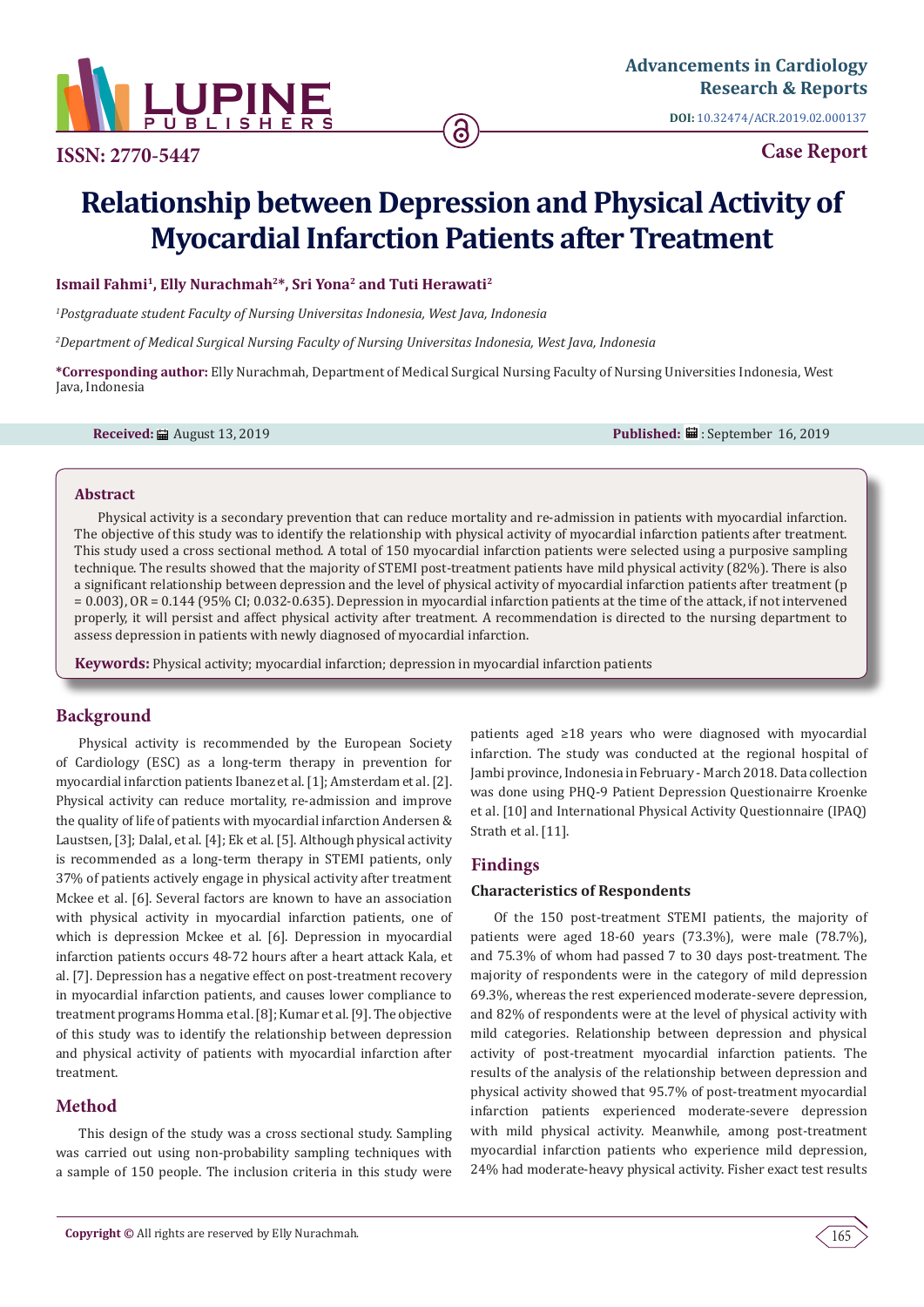obtained  $p = 0.003$ , so it can be concluded that there is a relationship between depression and physical activity. From the results of the analysis also demonstrated that the value of OR is 0.144 (95% CI; 0.032-0.635). By looking at the OR values it can be concluded that post-treatment myocardial infarction patients who experience mild depression would have a 0.144 times greater chance of having moderate-heavy physical activity compared to patients who have moderate-severe depression category

#### **Discussion**

Physical activity is a key component in heart disease patients that is beneficial in reducing the risk of relapse Thompson et al. [12]. In this study, the results of the analysis showed that 82% of respondents are at the level of mild physical activity. The results of this study are similar to studies conducted by Matthias, 2017 in Sri Lanka, where 56, 7% of respondents had low physical activity Matthias et al. [9]. Low physical activity is a trigger for the occurrence of myocardial infarction. Physical activity increases the process of arteriosclerosis formation, decreases inflammation, and triggers the formation of thrombosis Cheng et al. [13]. Many factors can affect physical activity. The study of Mckee et al. [6]. concluded that depression was one of the dominant factors causing low physical activity. This is the same as the results of this study. The results of bivariate testing found a relationship between depression and physical activity. Patients with myocardial infarction who experience depression tend to smoke, have low physical activity, and consume a lot of alcohol Qing Wu et al. [14]. In addition, experience during an attack is a cause of depression, and this continues for up to two months after the attack. This state of depression results in the patient becoming silent and limiting their physical activity.

# **Conclusion**

Post-treatment myocardial infarction patients have a mild level of physical activity, and depression during the attack still occurs in myocardial infarction patients after undergoing treatment in the hospital. Depression, if not properly intervened, will cause changes in physical activity of myocardial infarction patients after treatment.

#### **References**

1. [Ibanez B, James S, Agewall S, Antunes M J, Bucciarelli Ducci C, et al. \(2018\)](https://www.ncbi.nlm.nih.gov/pubmed/28886621)  [2017 ESC Guidelines for the management of acute myocardial infarction](https://www.ncbi.nlm.nih.gov/pubmed/28886621)  [in patients presenting with ST-segment elevation The Task Force for](https://www.ncbi.nlm.nih.gov/pubmed/28886621) 

[the management of acute myocardial infarction in patients presenting](https://www.ncbi.nlm.nih.gov/pubmed/28886621) [with ST-segment elevation of the European Society of Cardiology \(ESC\).](https://www.ncbi.nlm.nih.gov/pubmed/28886621) [European Heart Journal 39\(2\): 119-177.](https://www.ncbi.nlm.nih.gov/pubmed/28886621)

- 2. [Amsterdam EA, Wenger NK, Brindis RG, Casey DE, Ganiats TG, et al.](https://www.ncbi.nlm.nih.gov/pubmed/25260718) [\(2014\) 2014 AHA/acc guideline for the management of patients with](https://www.ncbi.nlm.nih.gov/pubmed/25260718) [Non-ST-Elevation acute coronary syndromes: A report of the American](https://www.ncbi.nlm.nih.gov/pubmed/25260718) [College of Cardiology/American Heart Association Task Force on](https://www.ncbi.nlm.nih.gov/pubmed/25260718) [Practice Guidelines. J Am Coll Cardiol 64\(24\): e139-e228.](https://www.ncbi.nlm.nih.gov/pubmed/25260718)
- 3. [Andersen KS, Laustsen S, Petersen AK \(2018\) Correlation Between](https://www.ncbi.nlm.nih.gov/pubmed/28885281) [Exercise Capacity and Quality of Life in Patients With Cardiac Disease. J](https://www.ncbi.nlm.nih.gov/pubmed/28885281) [Cardiopulm Rehabil Prev 38\(5\): 297-303.](https://www.ncbi.nlm.nih.gov/pubmed/28885281)
- 4. Dalal HM, Doherty P, Taylor RS (2015) Cardiac rehabilitation, 5000(September): 1-8.
- 5. [Ek A, Ekblom Ö, Hambraeus K, Cider Å, Kallings LV, et al. \(2018\) Physical](https://www.ncbi.nlm.nih.gov/pubmed/30167806) [inactivity and smoking after myocardial infarction as predictors for](https://www.ncbi.nlm.nih.gov/pubmed/30167806) [readmission and survival : results from the SWEDEHEART-registry.](https://www.ncbi.nlm.nih.gov/pubmed/30167806) [Clinical Research in Cardiology 108\(3\): 324-332.](https://www.ncbi.nlm.nih.gov/pubmed/30167806)
- 6. Mckee G, Mooney M, Donnell SO, Brien FO, Biddle MJ, et al. (2018) A cohort study examining the factors influencing changes in physical activity levels following an acute coronary syndrome event.
- 7. [Kala P, Hudakova N, Jurajda M, Kasparek T, Ustohal L, et al. \(2016\)](https://www.ncbi.nlm.nih.gov/pubmed/27074002) [Depression and Anxiety after Acute Myocardial Infarction Treated by](https://www.ncbi.nlm.nih.gov/pubmed/27074002) [Primary PCI. PLoS One 11\(4\): e0152367.](https://www.ncbi.nlm.nih.gov/pubmed/27074002)
- 8. [Homma K, Chang B, Shaffer J, Toledo B, Hefele B, et al. \(2016\) Association](https://www.ncbi.nlm.nih.gov/pubmed/27233900) [of social support during emergency department evaluation for acute](https://www.ncbi.nlm.nih.gov/pubmed/27233900) [coronary syndrome with subsequent posttraumatic stress symptoms. J](https://www.ncbi.nlm.nih.gov/pubmed/27233900) [Behav Med 39\(5\): 823-831.](https://www.ncbi.nlm.nih.gov/pubmed/27233900)
- 9. Matthias AT, Silva DK, N De, Indrakumar J, Gunatilake SB et al. (2017) Physical activity levels of atients prior to acute coronary syndrome – Experience at a tertiary care hospital in Sri Lanka. Indian Heart Journal, p. 19-21.
- 10. Kroenke K, Spitzer RL, Williams JBW (2011) The PHQ-9, 46(202): 606- 613.
- 11. [Strath S J, Kaminsky L A, Ainsworth B E, Ekelund U, Freedson P S, et](https://www.ncbi.nlm.nih.gov/pubmed/24126387) [al., \(2013\) Scientific Statement from the American Heart Association](https://www.ncbi.nlm.nih.gov/pubmed/24126387) [Guide to the Assessment of Physical Activity: Clinical and Research](https://www.ncbi.nlm.nih.gov/pubmed/24126387) [Applications pp. 2259-2279.](https://www.ncbi.nlm.nih.gov/pubmed/24126387)
- 12. [Eijsvogels TM, Molossi S, Lee DC, Emery MS, Thompson PD \(2016\)](https://www.ncbi.nlm.nih.gov/pubmed/26796398) [Exercise at the Extremes the Amount of Exercise to Reduce](https://www.ncbi.nlm.nih.gov/pubmed/26796398) [Cardiovascular Events. J Am Coll Cardiol 67\(3\): 316-329.](https://www.ncbi.nlm.nih.gov/pubmed/26796398)
- 13. [Cheng SJ, Yu HK, Chen YC, Chen CY, Lien WC, et al. \(2013\) Physical activity](https://www.sciencedirect.com/science/article/pii/S1873959813000379) [and risk of cardiovascular disease among older adults. International](https://www.sciencedirect.com/science/article/pii/S1873959813000379) [Journal of Gerontology 7\(3\): 133-136.](https://www.sciencedirect.com/science/article/pii/S1873959813000379)
- 14. [Qing Wu, Juliana M \(2016\) Depression and the Risk of Myocardial](https://www.ncbi.nlm.nih.gov/pubmed/26871852) [Infarction and Coronary Death A Meta-Analysis of Prospective Cohort](https://www.ncbi.nlm.nih.gov/pubmed/26871852) [Studies, 95\(6\): 1-9.](https://www.ncbi.nlm.nih.gov/pubmed/26871852)

166